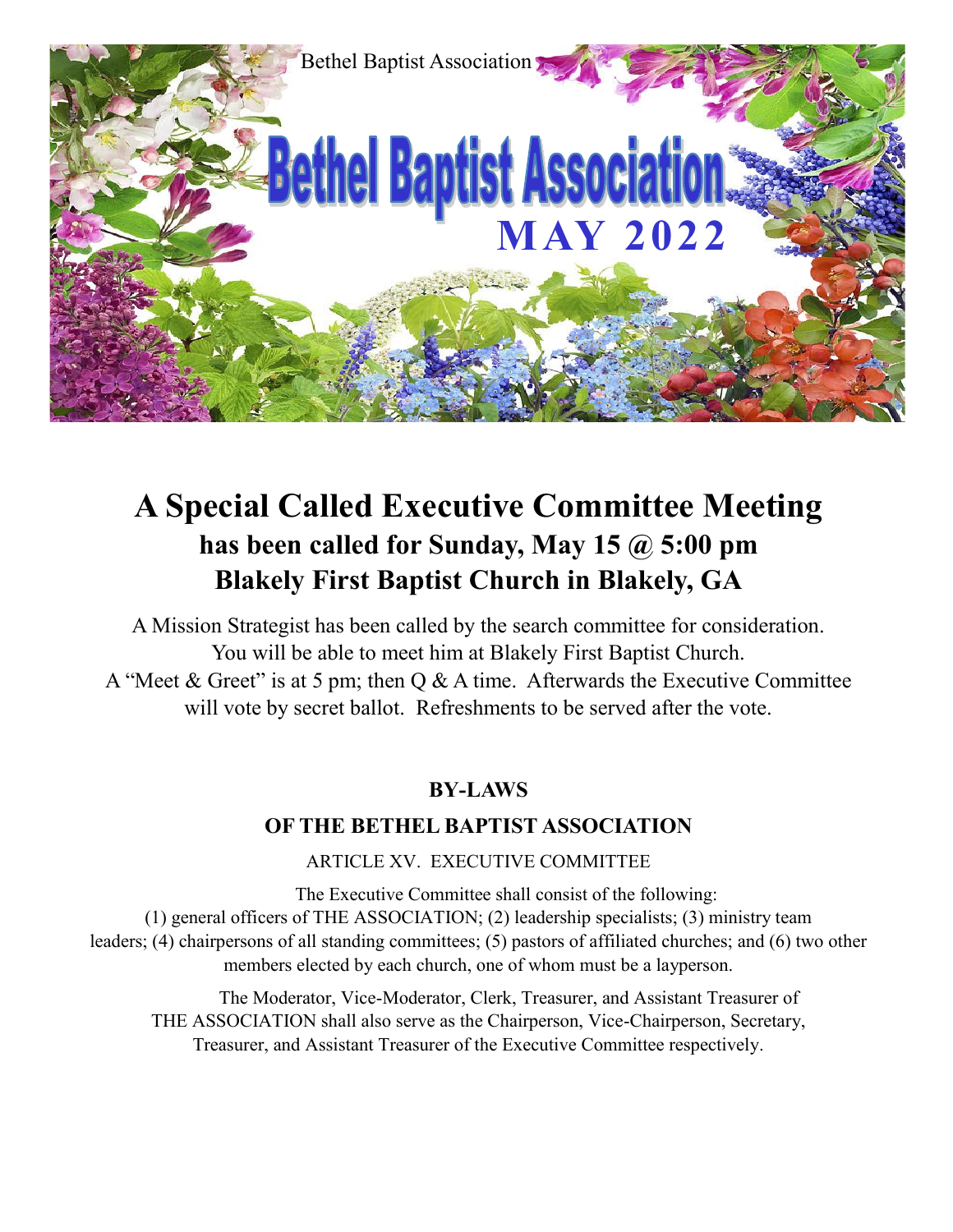### Legislative Wrap-up: Georgia legislative session concludes as one of the best

 Having served at the Georgia State Capitol is a lobbyist for 15 years, I believe this was the best year ever for getting good legislation across the finish line.

 One of things that Georgia Baptists want to be known for is not what we are against, but what we are for! This year we were for more legislation than we were against!

We monitored at least 27 bills covering 18 legislative subjects. Out of those 18 subjects, we were supporting 13 of those areas of legislation. I think with all that has been going on in the past two years that this is BIG news!

#### **Here are some examples of the top bills that were passed and supported by Georgia Baptists:**

**Maternity Supportive Housing** This bill SB 116, known as "Betsy's Law," was authored by Sen. Randy Robertson. This law allows non-profit organizations (including churches) to offer maternity supportive housing to pregnant and new mothers over the age of 18.It would provide free maternity supportive housing for up to six pregnant moms and up to 18 months postpartum. This will help on our focus of Pre/Post Natal Care with Mission GA.

**Appeals Process for School Library Obscenity** SB 226, authored by Sen. Jason Anavitarte, ensures that our children are protected from sexually explicit material. This allows a proper appeal process when parents see material that is obscene. We must have laws that provide more transparency for and power to parents while at the same time ridding our schools of obscene materials.

**Parents Bill of Rights** SB 449 was one of two pieces of legislation that reinforced the rights of parents to inquire about activities in our public schools. Rep. Josh Bonner's bill was passed during the legislative session. This bill codifies parental rights when it comes to their child's education. The bill affirms a parent's ability to request information from a principal or superintendent.

**Ban on Teaching Divisive Concepts** HB 1084 by Rep. Will Wade was one of two bills that was introduced to the legislature to ban the teaching on such things as Critical Race Theory in public schools. Children do not need to feel as though they are inherently oppressed or inherently oppressors based on their race. We cannot allow indoctrination that divides our country, produces more racial strife, and teaches an anti-American worldview to our children.

**Save Girls Sports** HB 1084 was also amended by the House on the 40<sup>th</sup> day to include language that would address the concerns of protecting girls' sports from having biological males competing in their athletic events. The amendment empowers athletic associations like the Georgia High School Association to designate athletic competitions on the basis of gender and protect girls' sports.

**Free Speech on College Campuses** HB 1, known as the "Forum Act" (Forming Open and Robust University Minds), was introduced by Rep. Josh Bonner. This bill protects students on our college campuses regarding their freedom of speech. It eliminates things like "free speech zones." It protects the right of all people to engage in lawful expression.

**Mental Health Legislation** HB 1013, initiated by Speaker David Ralston and sponsored by Rep. Todd Jones and Rep. Mary Margaret Oliver, is a bill that seeks to do things like, expand insurance coverage for those with mental health issues. The Senate removed from the bill coverage mandates, changed definitions, and added conscience protections that can be applied to churches and 501-C's.

**NO Expansion of Gambling** Last, but not least, there was a BIG WIN for something that did NOT pass this year at the Capitol – gambling legislation! There were approx. nine bills leftover from the 2021 session that were available to be acted upon: Sports Betting, Horse Racing and Casinos. An attempt to pass two of the Horse Racing bills failed in the Senate and Sports Betting failed in House Rules Committee. Bottomline: For at least eight years in a row, we have been able to stop ALL gambling expansion legislation in the Georgia General Assembly! This can only be attributed to God's convection power and grace!

I want to thank the Georgia Baptists who played a part in praying and contacting their legislators!

Mike Griffin Public Affairs Representative 706-436-2646 cell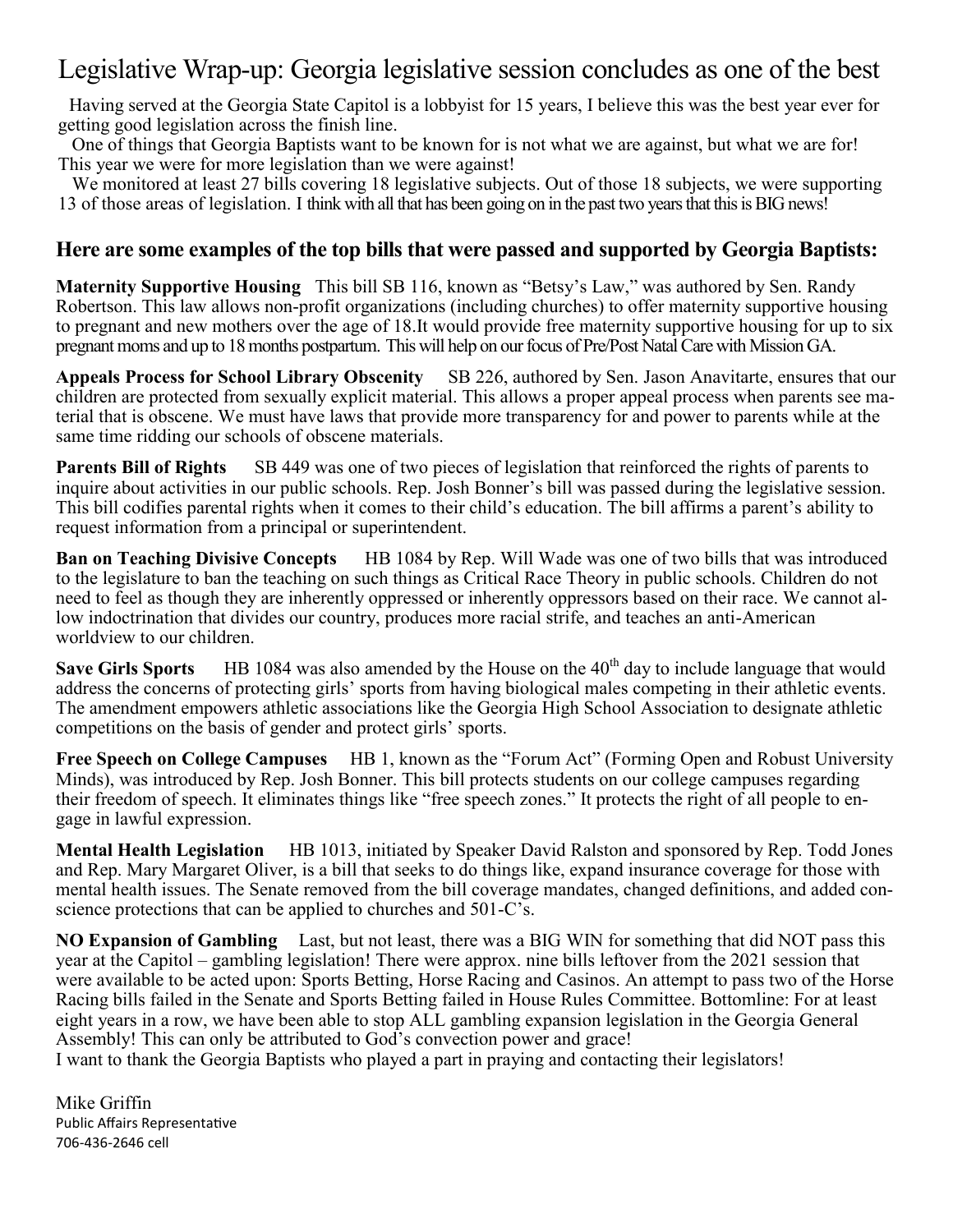# Moderator**'**s Musings

1 Thessalonians 5:16-18 Tells to "Rejoice always, pray without ceasing, in everything give thanks; for this is the will of God in Christ Jesus for you."

As we approach summer, we have no shortage of things to be praying over. First, everyone needs to be

praying for our AMS search committee, our AMS candidate, and our executive committee. They will be meeting on Sunday May 15 to meet and vote on our candidate. Pray for clarity as to God's will for our association. Second, most of our churches have young adults entering new stages of life. High School seniors are graduating and taking their next steps in life, and college students are doing the same. Keep all of them in prayer as they enter new, and challenging, chapters of their lives. Finally, be praying for all our churches as they prepare for various summer ministries. VBS is right around the corner for many of our churches, be praying God will prepare the hearts of the workers, children, and parents as the Gospel of Jesus is shared.

God Bless You All,

Pastor Nathan



Keep Praying for the

Associational Mission Strategist Search Committee!

**Cathy Arnold -**(Morgan Baptist Church) **Ryan Lancaster -**Chairman, (Arlington BC) **Karin Tabb -**(Milford BC **Chris Sumner -**(Southside BC) Blakely)

#### **CHURCH CONTRIBUTIONS**

| Mar. 31 - Apr. 30, 2022 |            |
|-------------------------|------------|
| Arlington               | 450.00     |
| Bethel                  |            |
| Beulah                  |            |
| <b>Blakely FBC</b>      | 1,637.26   |
| Bluffton                | 332.57     |
| Carnegie                |            |
| Coleman<br>Colomokee    | 377.34     |
| <b>Cuthbert FBC</b>     |            |
|                         | 512.50     |
| Damascus (E)            |            |
| Damascus (R)            | 369.84     |
| Edison                  | 122.00     |
| Enterprise              | 1,346.29   |
| Faith                   | 625.00     |
| <b>Fort Gaines</b>      |            |
| Georgetown              | 416.66     |
| Leary                   | 298.31     |
| Milford                 |            |
| Morgan                  |            |
| Morris                  |            |
| Mt. Gilead              | 49.12      |
| Mt. Hebron              |            |
| Mt. Vernon              | 296.76     |
| New Bethel              |            |
| New Hope                | 95.25      |
| New Zion                |            |
| Rehoboth                |            |
| Salem                   |            |
| Shellman FBC            | 250.00     |
| Shiloh                  | 708.00     |
| Southside               | 225.00     |
| Sowhatchee              | 494.96     |
| Springvale              | 100.00     |
| Vilulah                 | 50.00      |
| Individuals             | 50.00      |
| <b>TOTAL</b>            | \$8,806.86 |
| Balances April 30, 2022 |            |
| General Fund            | 138,168.44 |
| Designated Fund         | 11,406.42  |
| New Work Fund           | 7,753.29   |